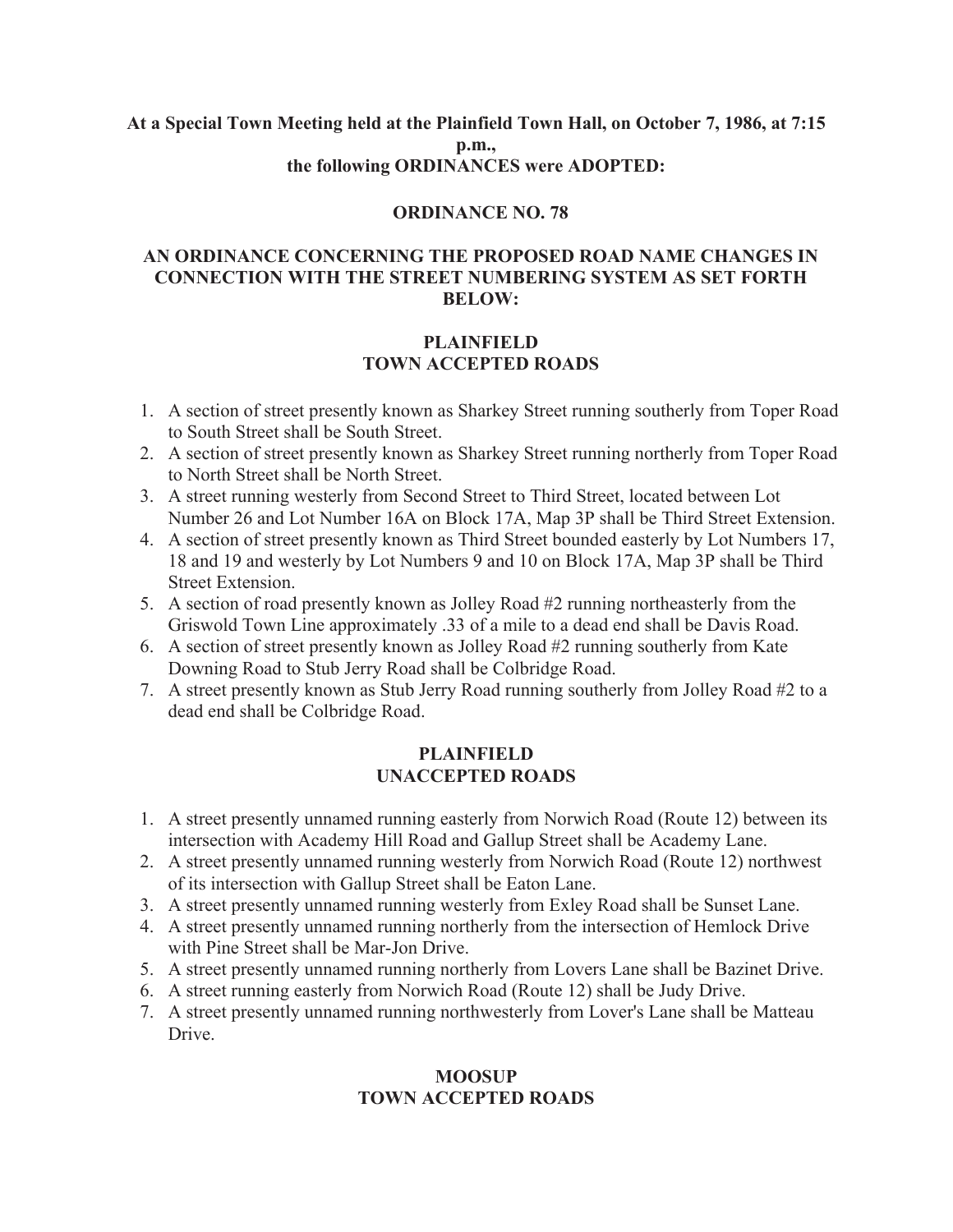- 1. A section of street presently known as Allen Street Extension running northerly from Ward Avenue to Prospect Street shall be Allen Street.
- 2. A section of street presently known as Belle Avenue running southerly from Bellair Drive shall be Bellair Drive.
- 3. A street running easterly from South Main Street south of the intersection of Ward Lane with South Main Street shall be Vosler Drive.
- 4. A street presently known as Glen Falls Road running from the intersection of Main Street, Lake Street and High Street to the easterly side of the Moosup River shall be North Main Street.
- 5. A street presently known as Kennedy Avenue running southerly from the intersection of Williams Avenue to its intersection with Simmons Avenue shall be Dropo Drive.
- 6. A street presently known as Barber Lane shall be Barber Hill Road.

# **MOOSUP UNACCEPTED ROADS**

- 1. A street running southerly from Graham Avenue shall be Lin street.
- 2. A street presently unnamed running easterly from Goshen Road shall be Sanborn Drive.

# **CENTRAL VILLAGE TOWN ACCEPTED ROADS**

- 1. A section of street presently known as Old Black Hill Road #1 running easterly from Cornell Road to Glebas Road shall be Glebas Road.
- 2. A section of street presently known as Evergreen Street running southeasterly from Norwich Road (Route 12) and intersecting with Plainfield Road #2 shall be Plainfield Road.
- 3. A street presently known as Plainfield Road #1 running northeasterly from Norwich Road (Route 12) shall be Old Plainfield Road.
- 4. A street presently known as Palmer Avenue running northerly from School Street shall be Palmer Court.
- 5. A section of street presently known as Moosup Road running easterly from Norwich Road (Route 12) to Ward Avenue shall be East Main Street.
- 6. A street presently known as Old Black Hill Road #2 bounded northerly by Lot Numbers 2, 1A and 1, westerly by Lot Numbers 13 and 13A and southerly by Lot 2, Block 78, Map 14 shall be School Street Extension.

# **CENTRAL VILLAGE UNACCEPTED ROADS**

- 1. A street presently unnamed running westerly from Main Street (Route 12) shall be Morton Lane.
- 2. A street running northwesterly from Black Hill Road south of its intersection with Dean Road shall be Deibler Lane.
- 3. A street running northerly from Black Hill Road east of its intersection with Cornell Road shall be Bedard Road.